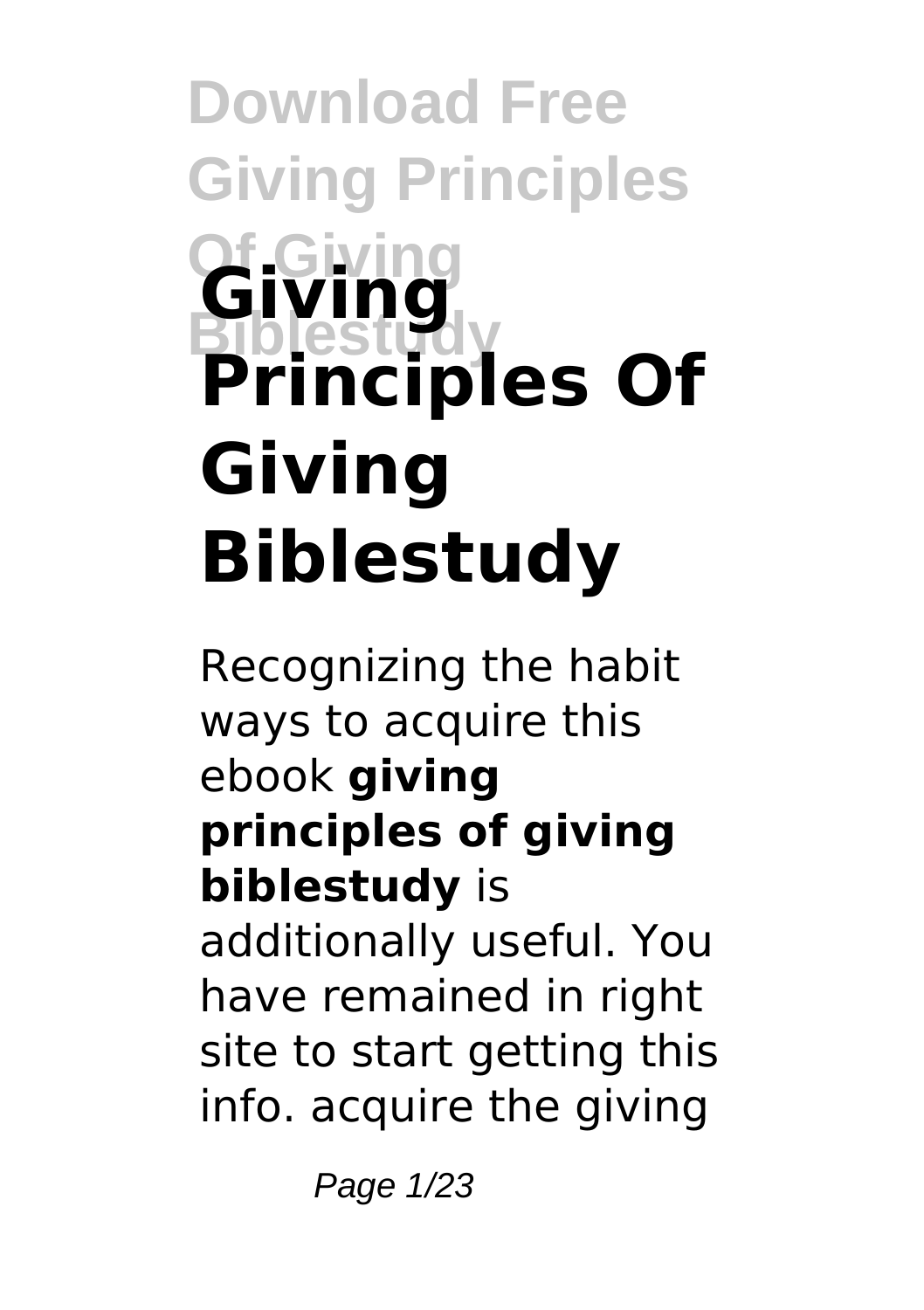**Download Free Giving Principles Of Giving** principles of giving **Biblestudy** biblestudy colleague that we manage to pay for here and check out the link.

You could buy guide giving principles of giving biblestudy or get it as soon as feasible. You could speedily download this giving principles of giving biblestudy after getting deal. So, subsequently you require the ebook swiftly, you can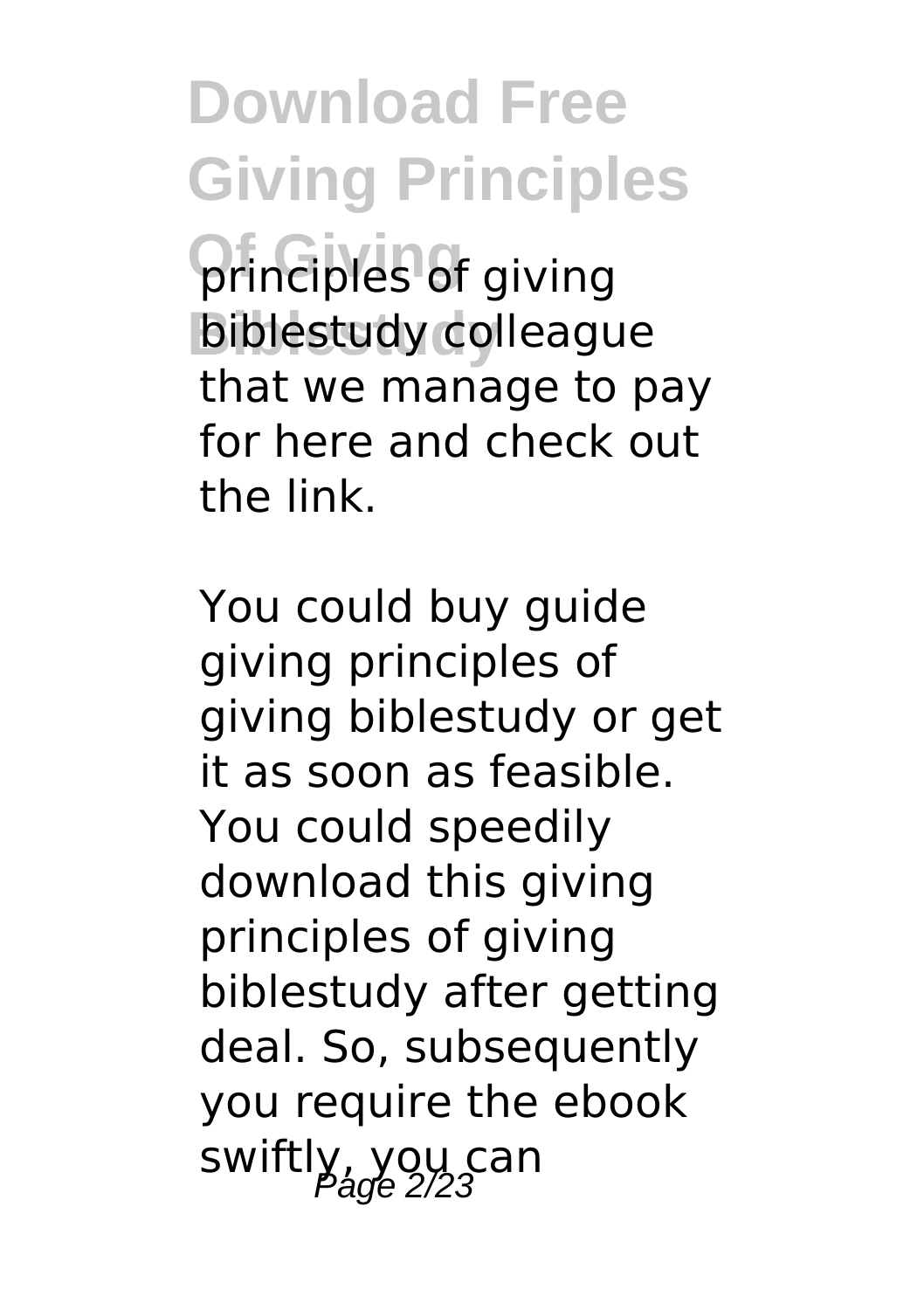**Download Free Giving Principles Of Giving** straight get it. It's correspondingly definitely simple and as a result fats, isn't it? You have to favor to in this impression

After more than 30 years \$domain continues as a popular, proven, low-cost, effective marketing and exhibit service for publishers large and small. \$domain book service remains focused on its original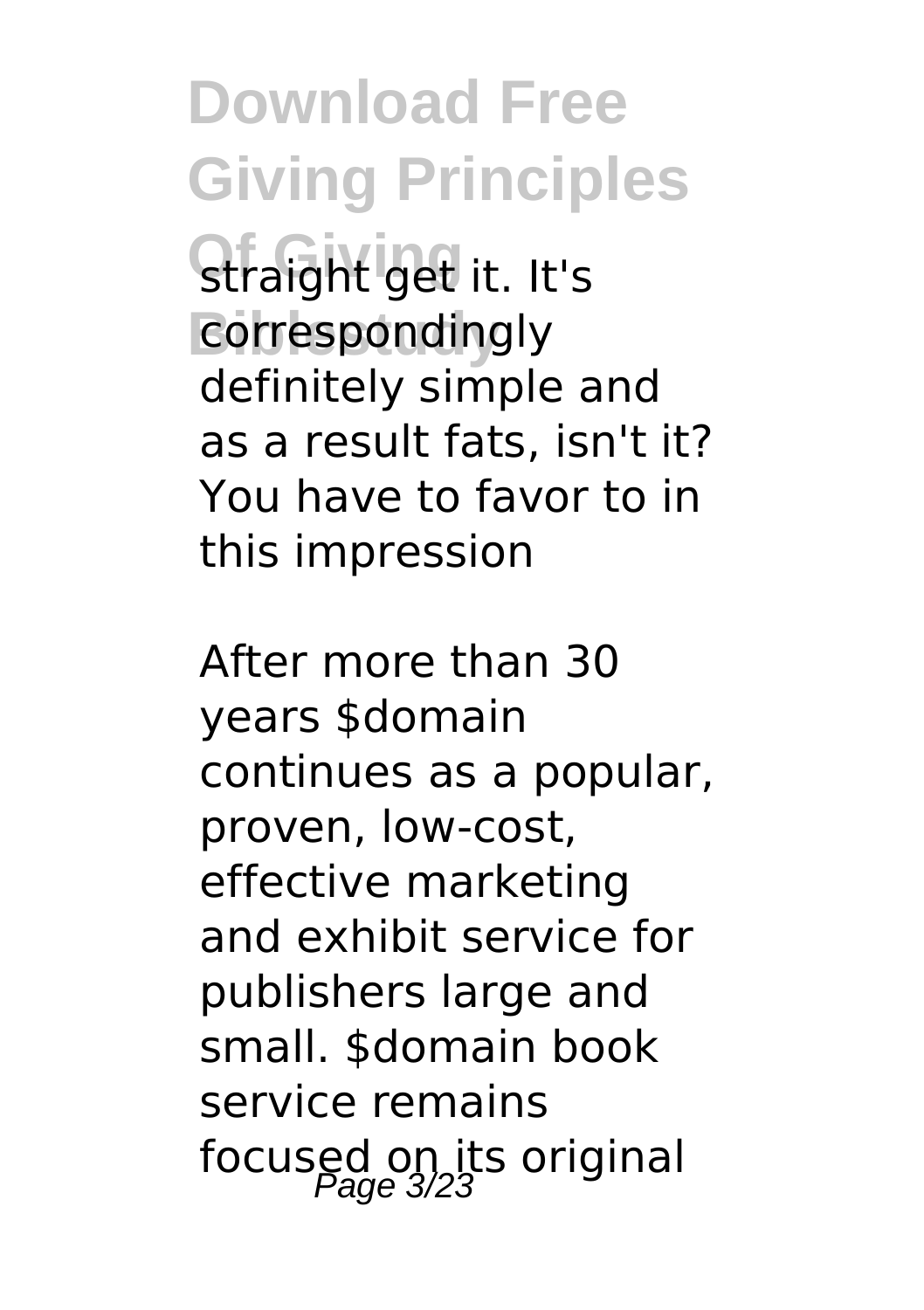**Download Free Giving Principles Of Giving** stated objective - to take the experience of many years and hundreds of exhibits and put it to work for publishers.

# **Giving Principles Of Giving Biblestudy**

GIVING Principles of Giving 1. No command to tithe for the Church 2. Give in secret and not to be seen by men (Matt. 6:1) 3. Giving is "greater" blessing than receiving (Acts 20:35)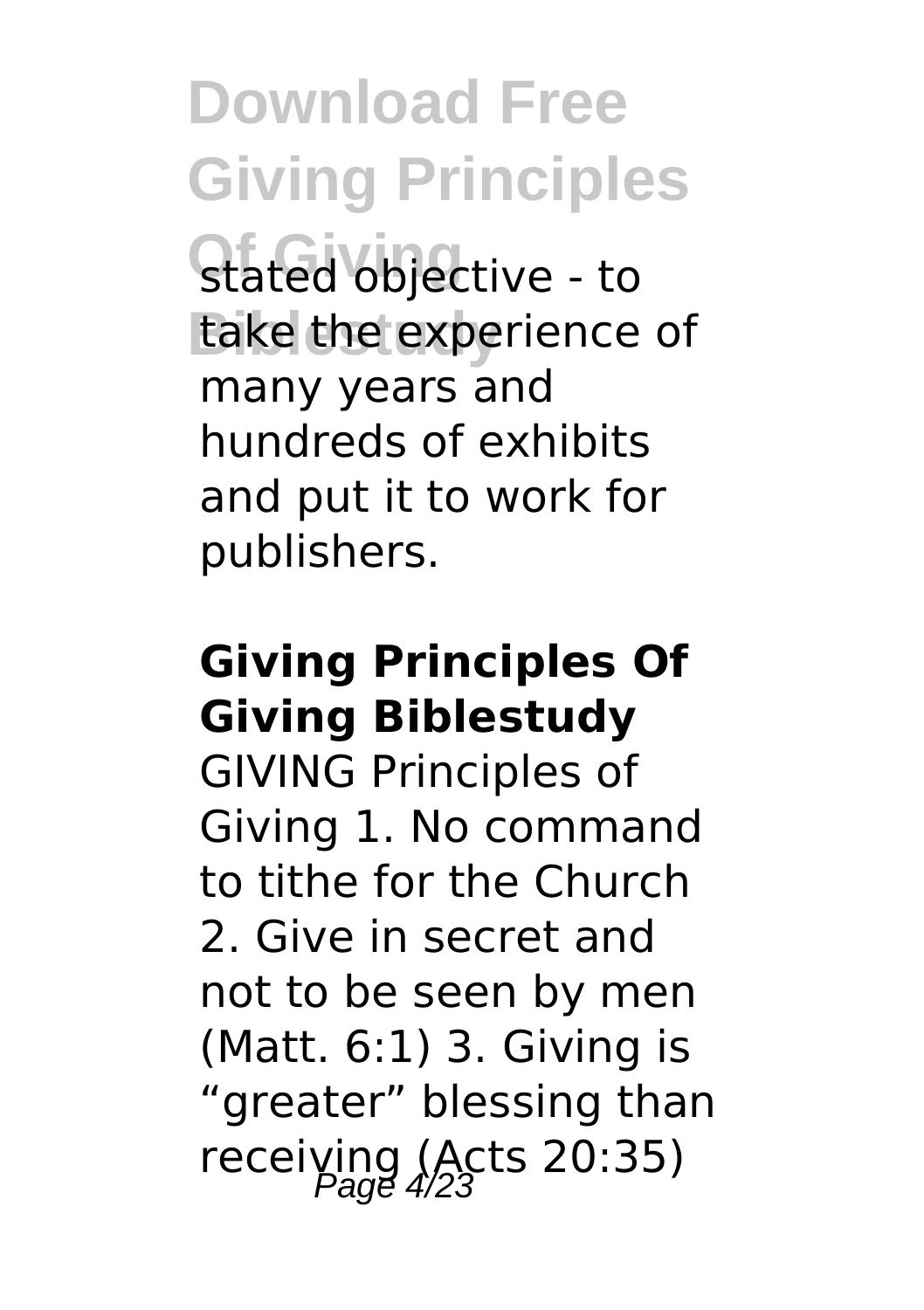**Download Free Giving Principles**

**Q.** Give material things to those who impart spiritual things. (Rom. 15:27, 1Cor. 9:11, Gal. 6:6, 1Tim. 5:17) 5. Do not give to those who will not work (2Thess. 3:10) 6.

## **GIVING Principles of Giving - BibleStudy.net**

To give freely is to give not expecting or even desiring some temporal personal benefit in return. The joy comes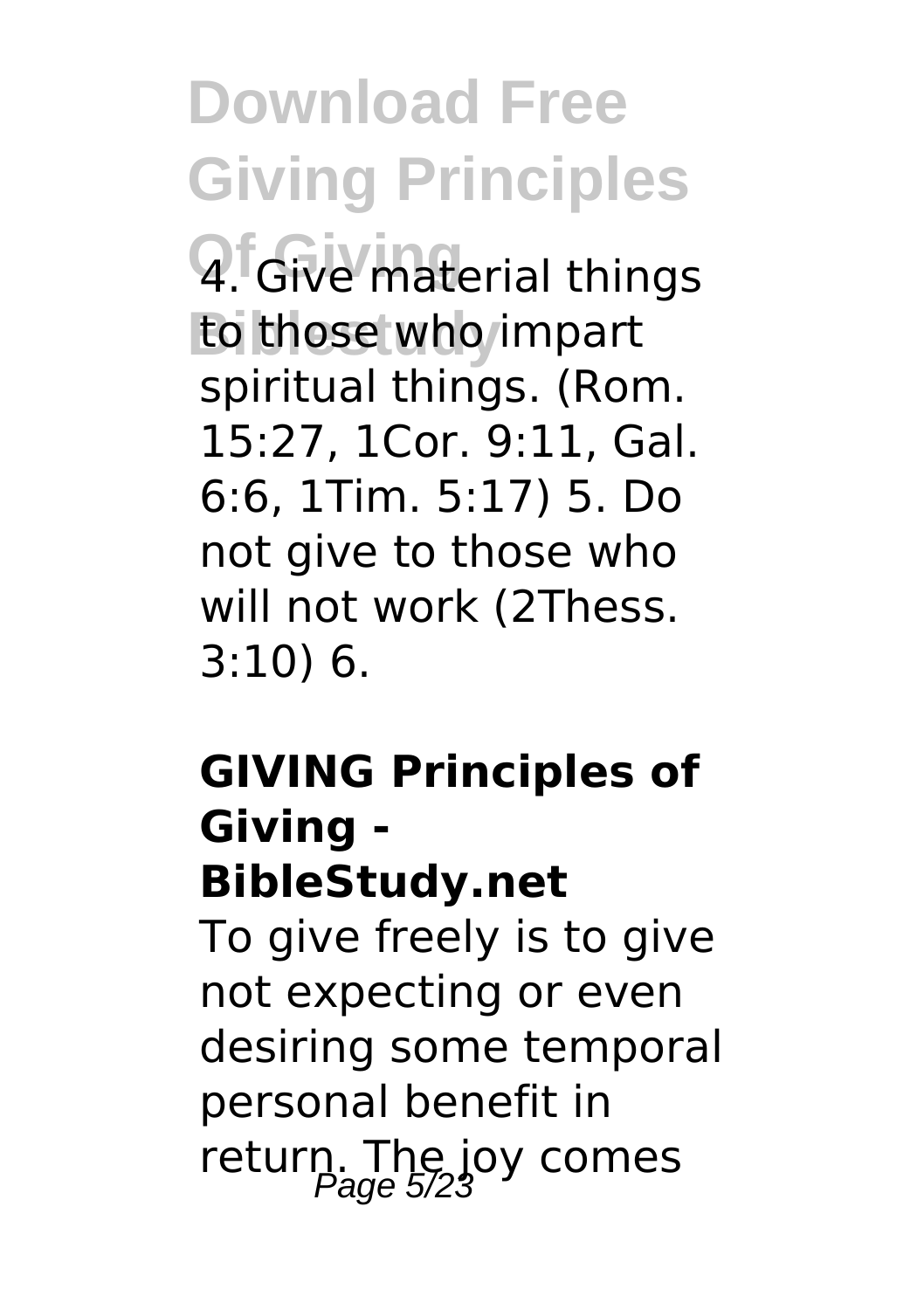**Download Free Giving Principles** from the act of giving **Biblestudy** in Jesus' name, period, because of the joy and glory it brings to Him. The by-product of this selfless attitude is joy and eternal blessing. Second, giving is to be

in secret.

**Relevant Bible Teaching - Seven Principles of Giving** In 2 Corinthians 8:7 Paul refers to five graces  $\Box$ - faith, speech, knowledge,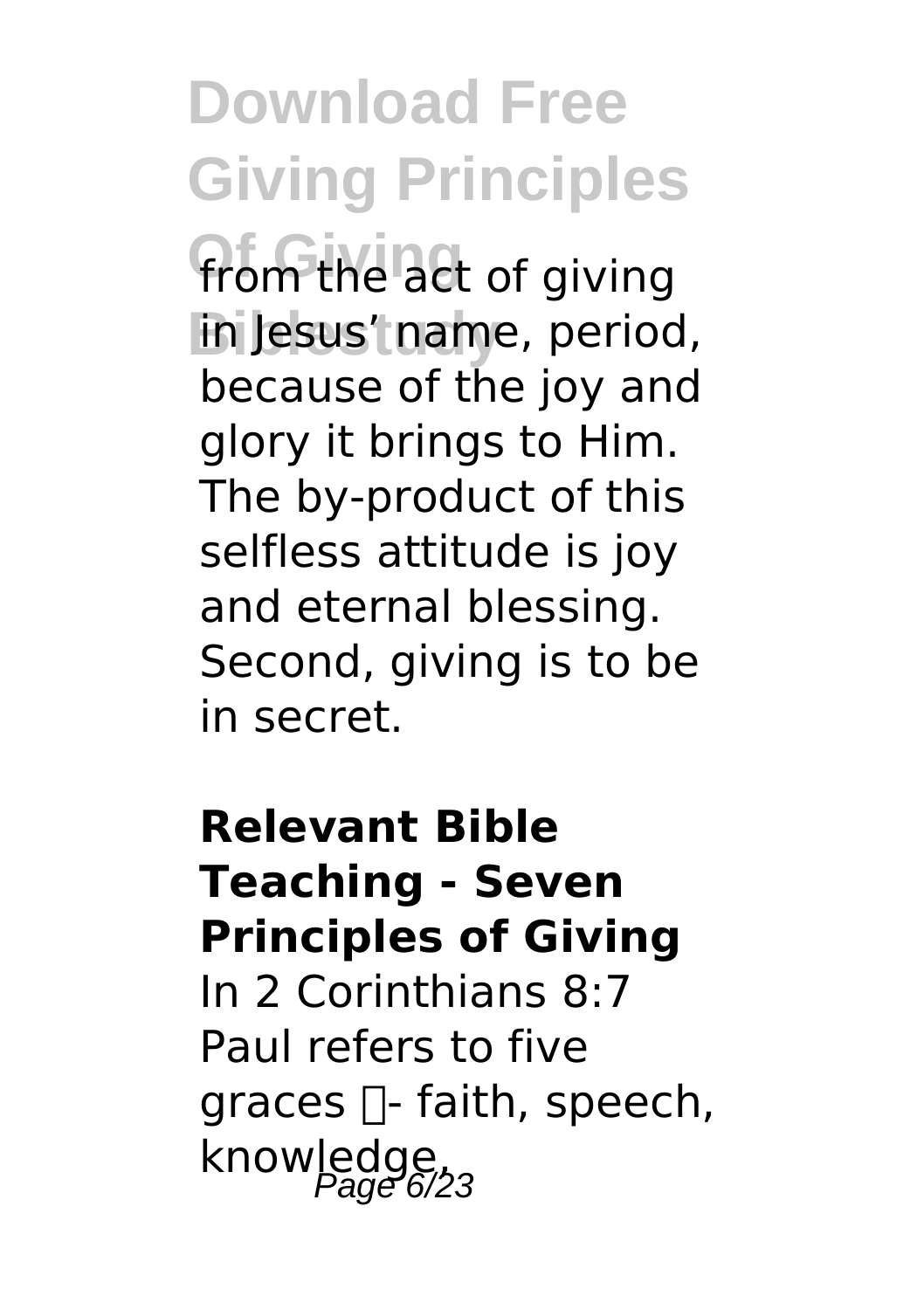**Download Free Giving Principles**

**Of Giving** earnestness and love, and then he adds a sixth, described as "[this grace of  $q$ iving" $\Box$ . This passage is a guide to our giving; we should study this subject and see what God has to say about stewardship.

### **Study 5 TWELVE PRINCIPLES TO GUIDE OUR GIVING - Words of ...**

The Bible teaches that Christian giving should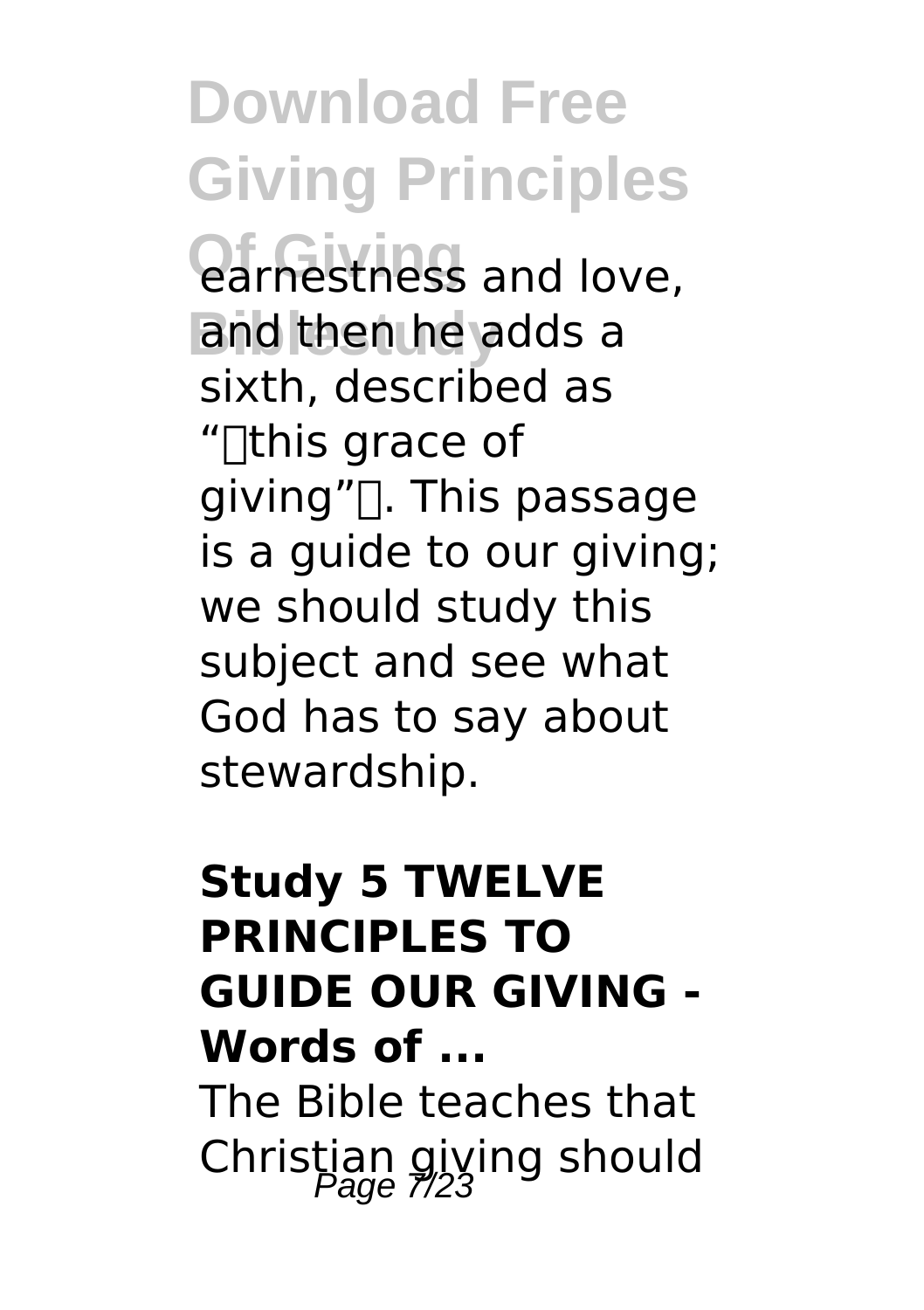**Download Free Giving Principles Of Giving** be done in accordance with our means. Since we are all supposed to give proportionately, those who have more money are expected to give more (we who are particularly blessed materially must remember this), and The Lord never asks us to give what we do not have or contribute beyond our means.

# **10 PRINCIPLES for CHRISTIAN GIVING -**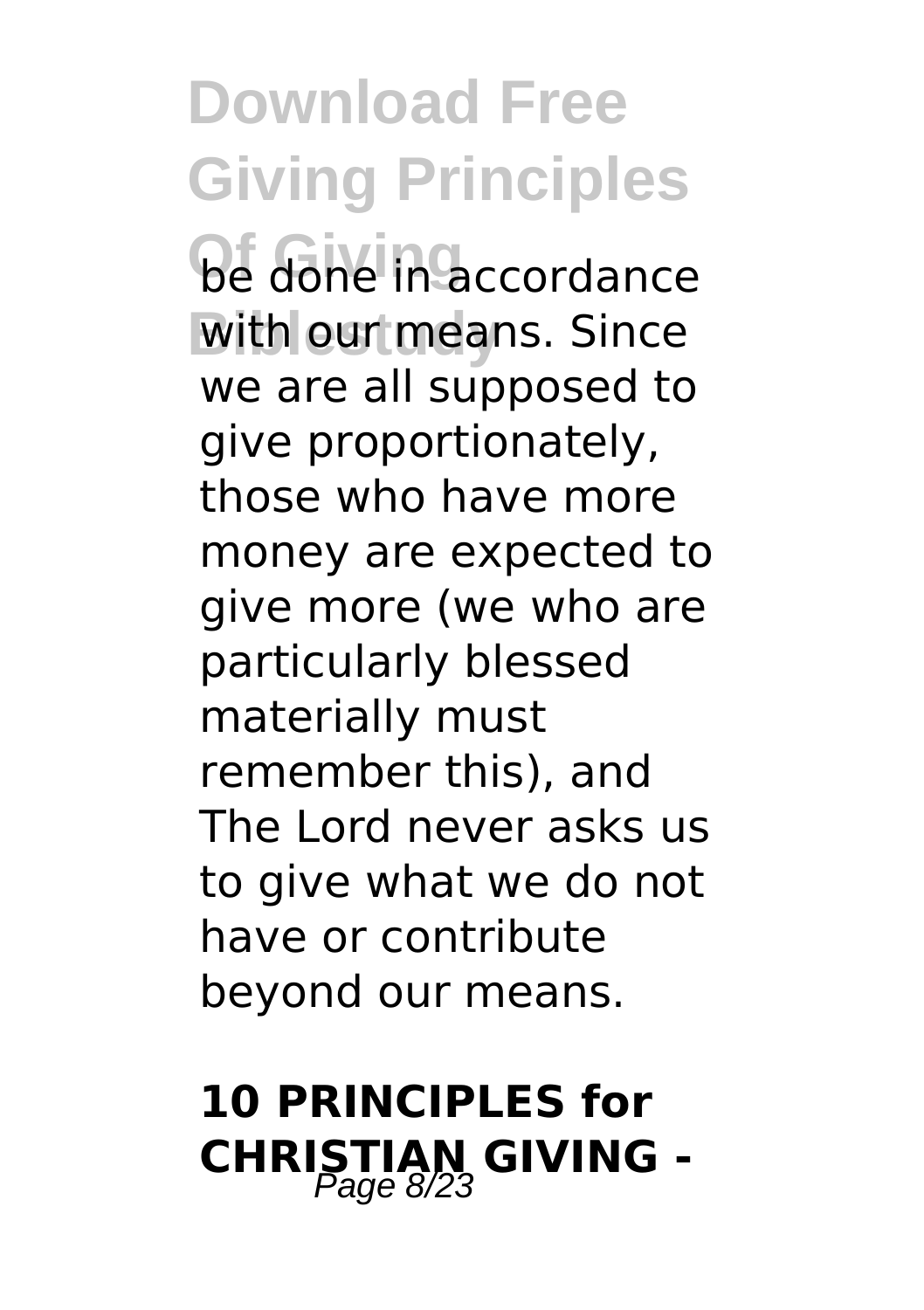**Download Free Giving Principles Of Giving rts.edu Biblestudy** 1. The Lord Jesus expects and requires us to give. Jesus said to His disciples, " when you give" not " if you give" (... 2. The Lord Jesus wants us to give for the right reasons. Jesus warned His disciples not to give for the sake of being... 3. The Lord Jesus wants us to practice benevolent or ...

# **Christian Giving:**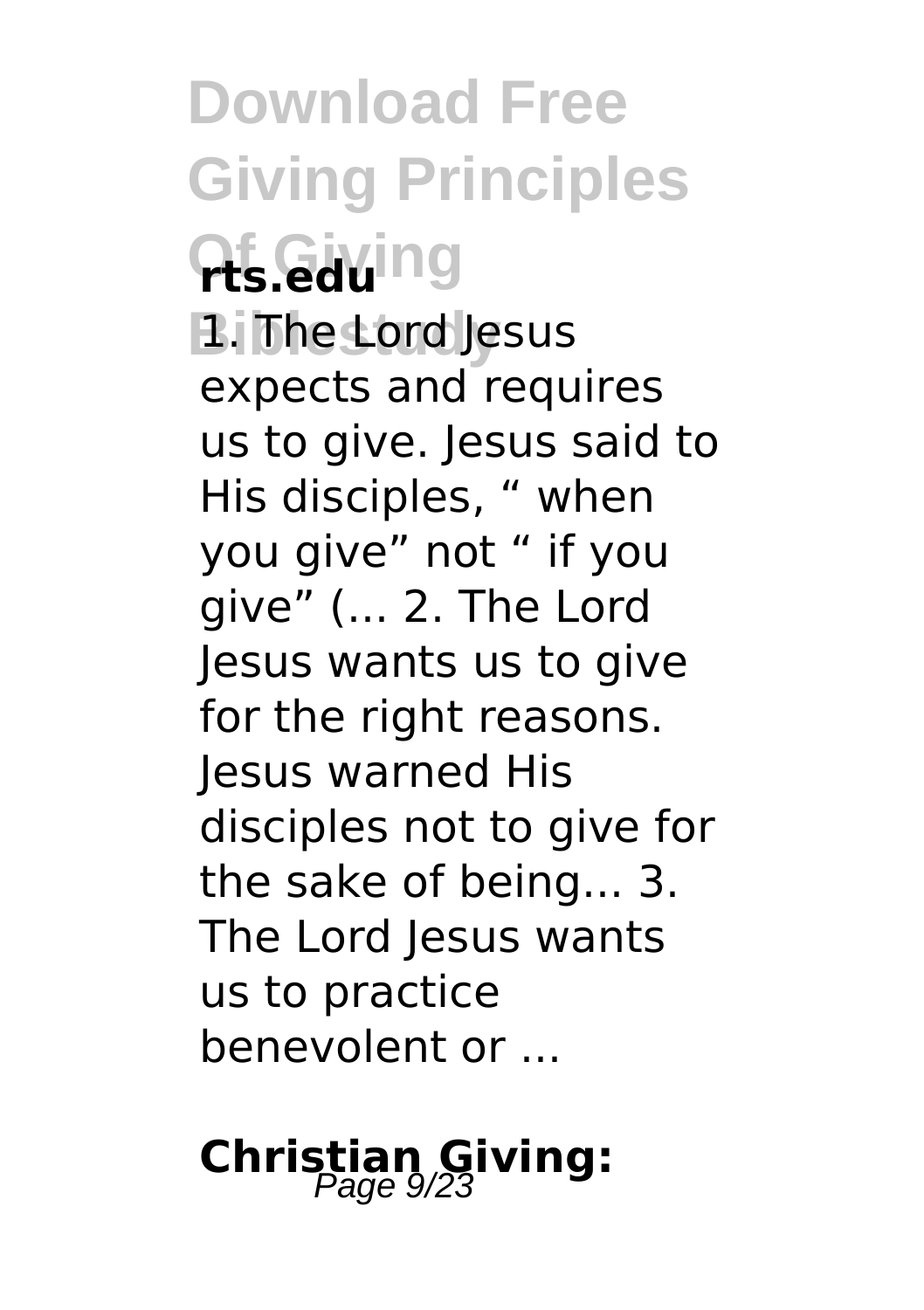**Download Free Giving Principles Of Giving Some Biblical Principles - The Bible ...** Principle #2: Give, and it will be given to you. Good measure, pressed down, shaken together, running over, will be put into your lap. For with the measure you use it will be measured back to you.  $\sim$  Luke 6:38. When you give, you are making room for God to give you more.

Page 10/23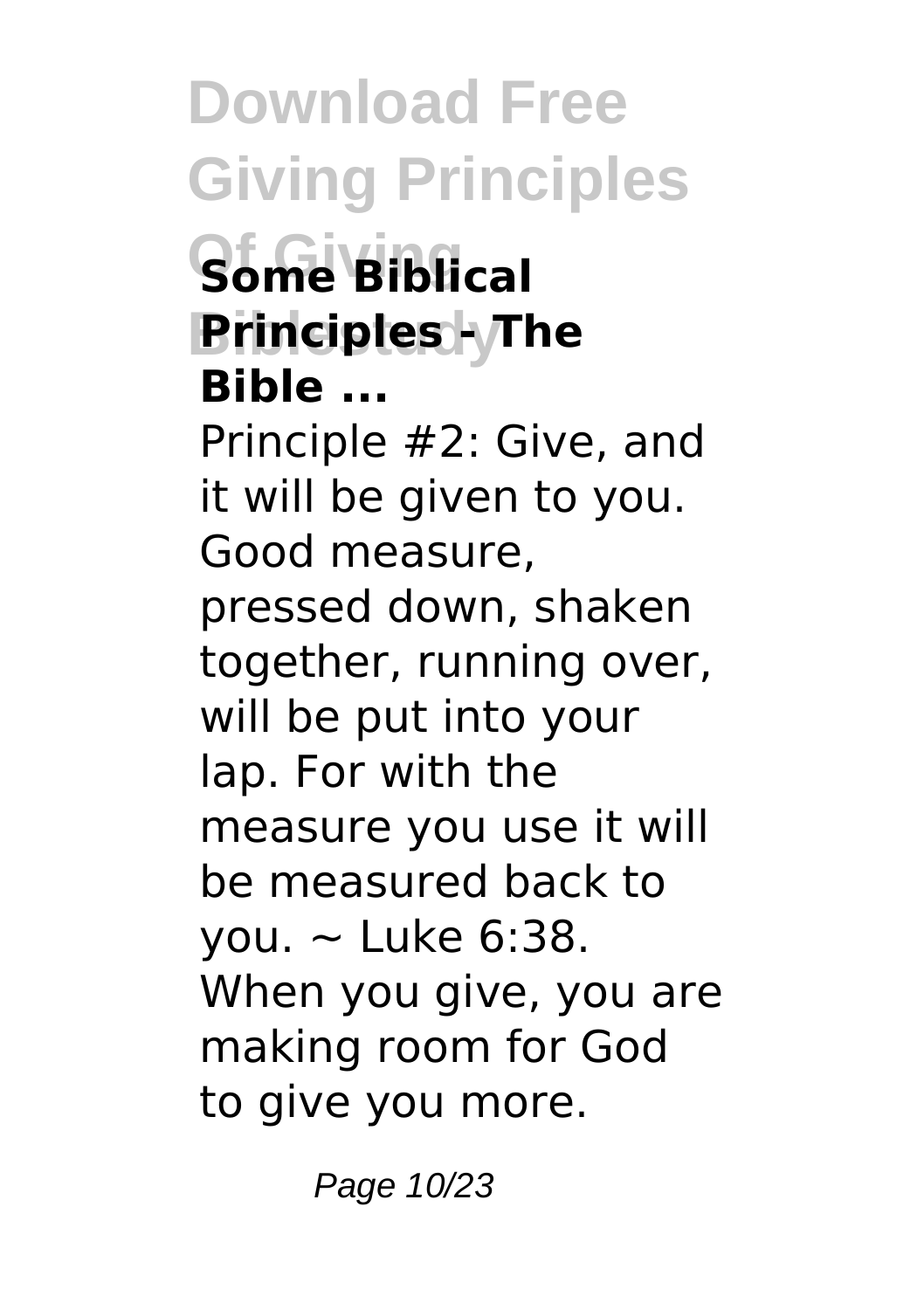**Download Free Giving Principles Of Giving 5 Principles for Biblical Giving | Faith Island** But when you give to the poor, do not let your left hand know what your right hand is doing, so that your giving will be in secret; and your Father who sees what is done in secret will reward you. 1 Corinthians 16:1–2 Now concerning the collection for the saints, as I directed the churches of Galatia, so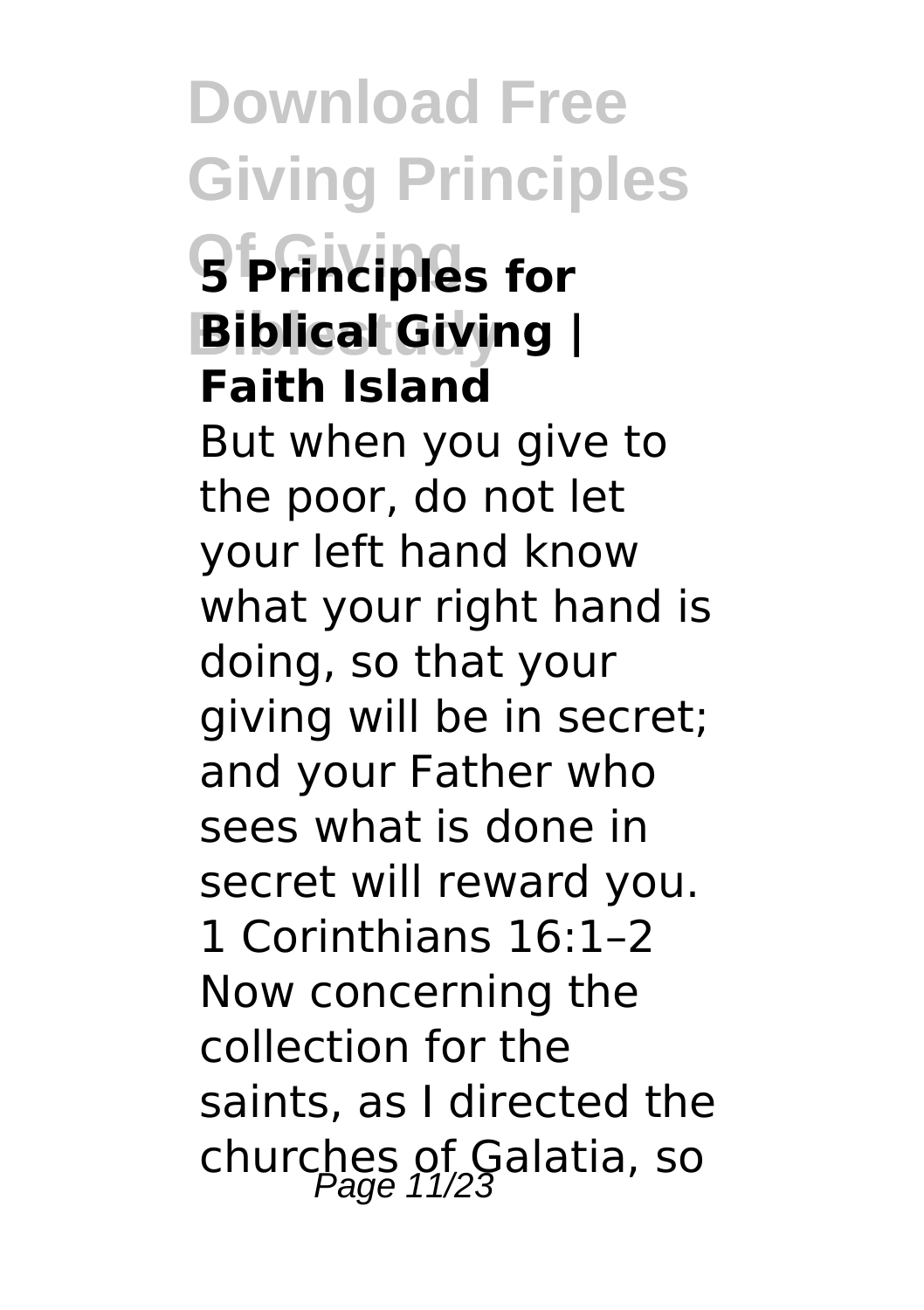**Download Free Giving Principles Of Giving** do you also. **Biblestudy**

#### **Ten Principles of Christian Giving | Alliance of ...**

Three Key Principles of Godly Giving • What you can do today to get out of debt and kill the Debt Monster • A,B,C's of handling your money God's way

• How to save, invest, and retire wisely • How mutual funds work • How to stop fighting over money • What to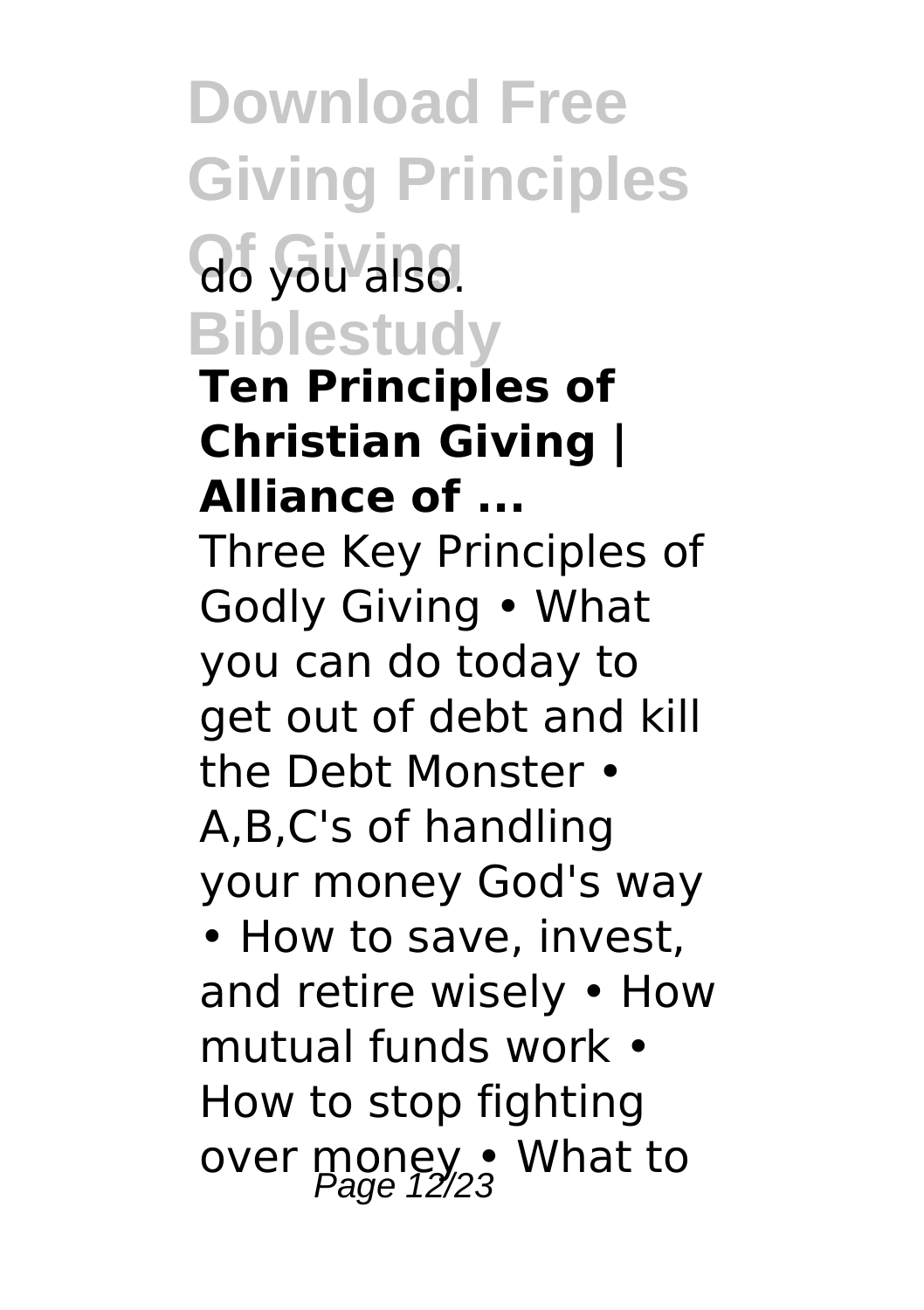**Download Free Giving Principles** teach your kids about moneys<sup>+</sup> Learn how ...

#### **Three Key Principles of Godly Giving - Christian Finances**

This doesn't mean that giving is to be approached as a grim, oppressive "duty," of course. "Let each one give as he purposes in his heart, not grudgingly or of necessity; for God loves a cheerful giver" (2 Corinthians 9:7). As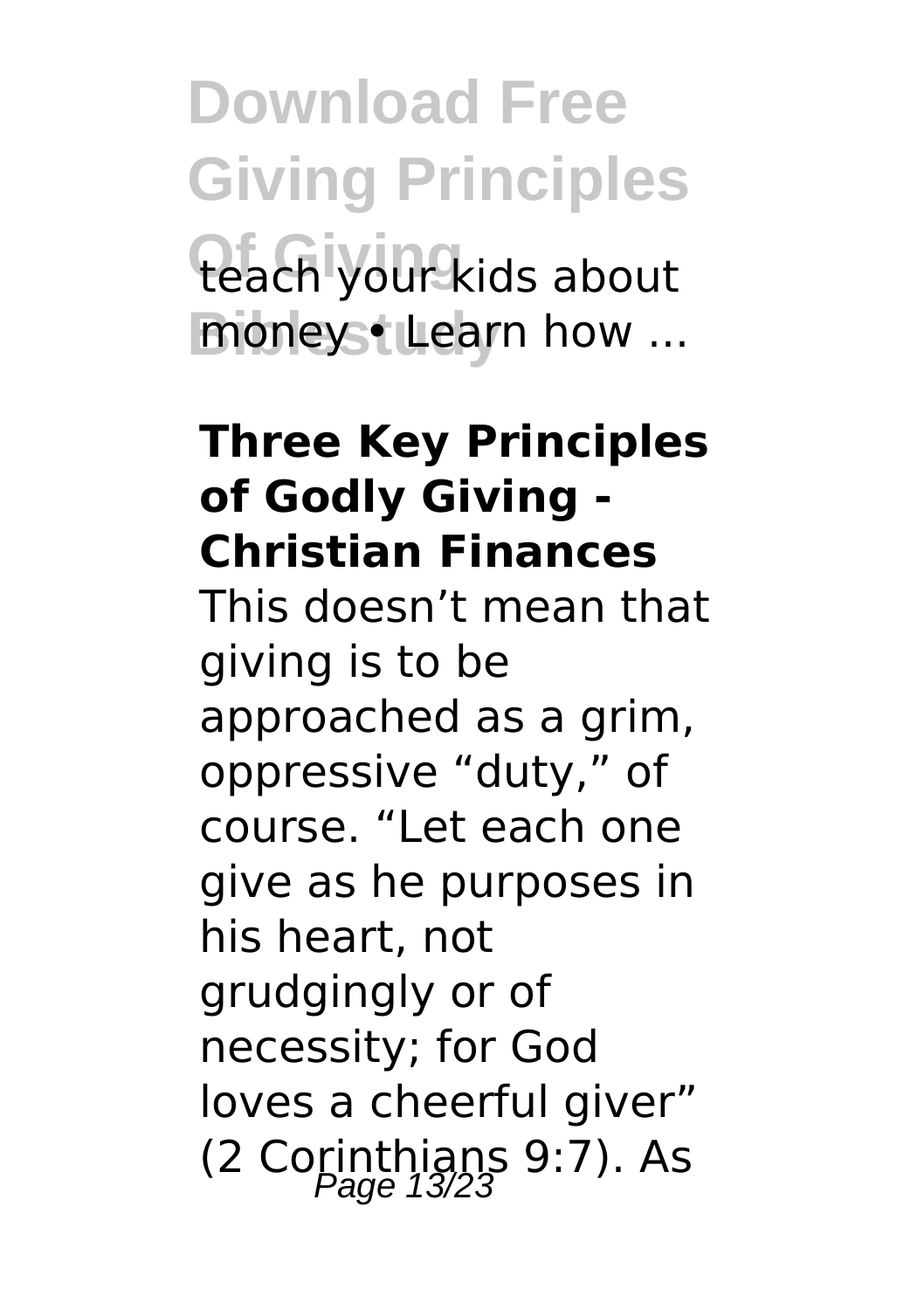**Download Free Giving Principles** its etymological root implies, a responsibility is primarily a response.

# **Why We Give: Christian Principles For Giving**

Five Basic Principles. There are five basic principles of Biblical giving. Giving is a measure of one's love for God: Matthew 6:19-21 teaches that the believer should lay up treasures in heaven, for where one's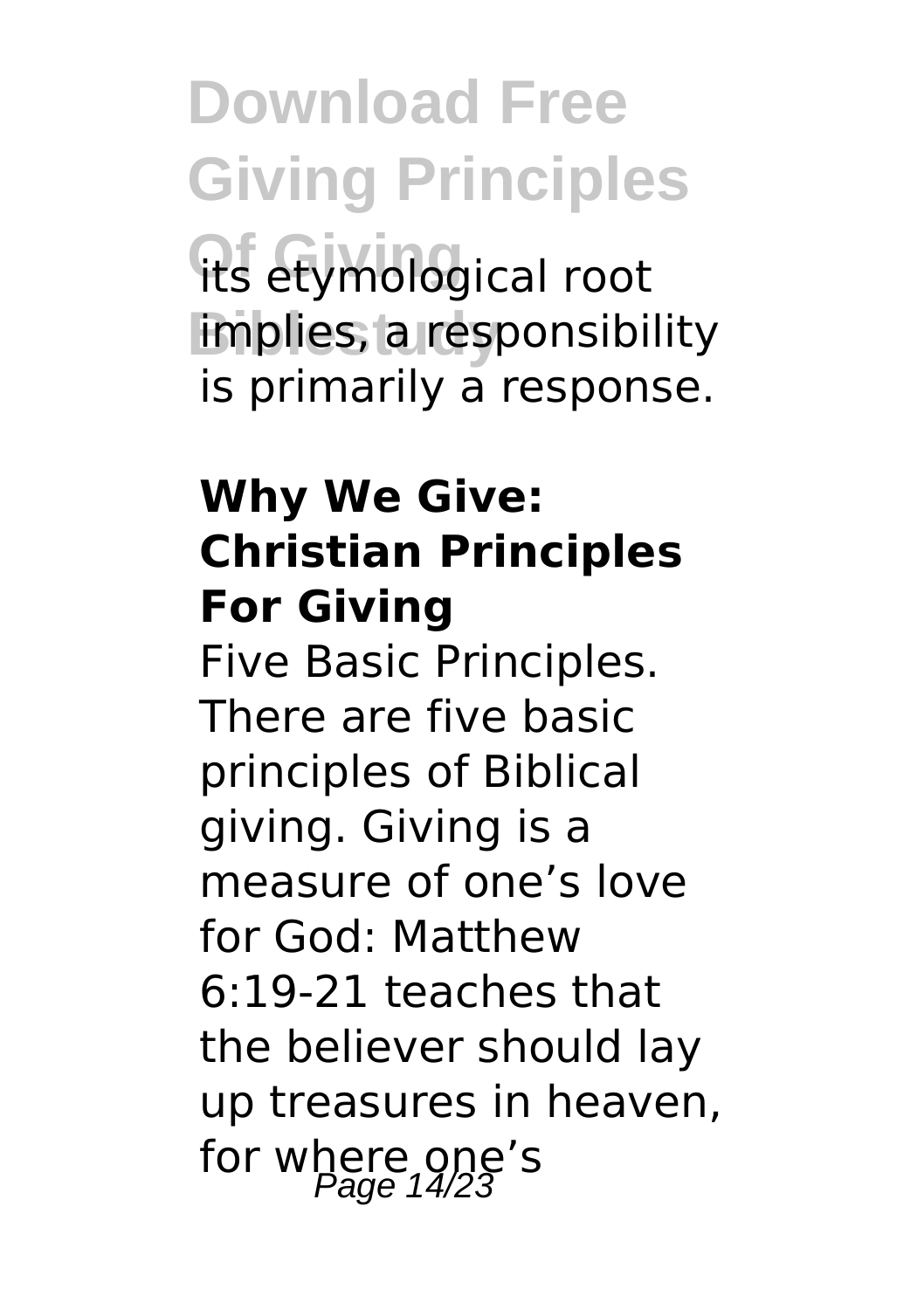**Download Free Giving Principles** treasure is, there your **heart is also.** If we lay up treasures in heaven, our heart will be on heavenly things.

### **What are the Biblical Principles of Giving? • FaithEquip**

Therefore, as ye abound in every thing, in faith, and utterance, and knowledge, and in all diligence, and in your love to us, see that ye abound in this grace also. I speak not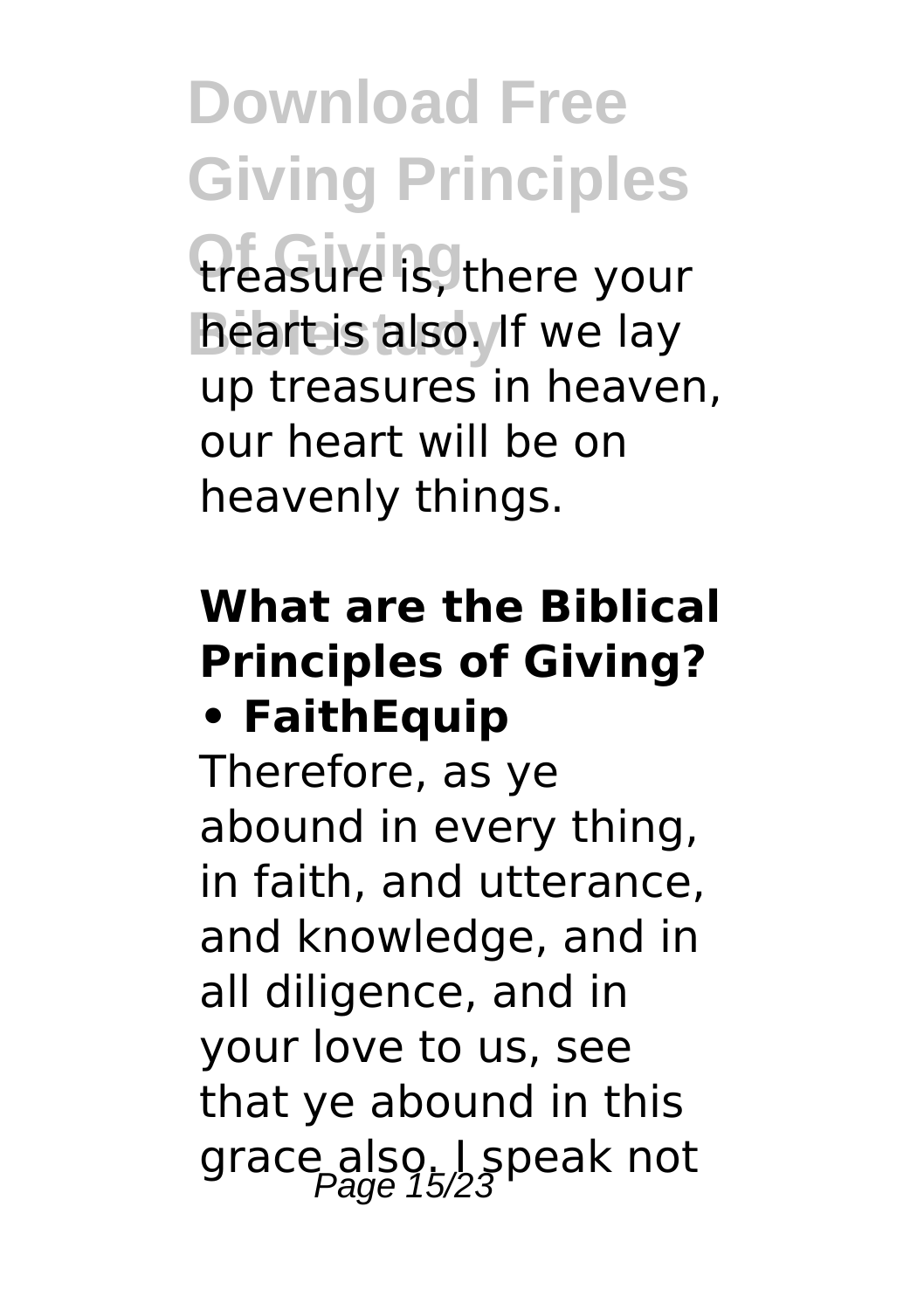**Download Free Giving Principles Of Giving** by commandment, but by occasion of the forwardness of others, and to prove the sincerity of your love.

#### **The Grace Of Giving**

Foundations for Living Biblical Principles of Giving The apostle Paul clearly sets forth the biblical principles of giving in 2 Corinthians 9:6–11. Our motive in giving is important.

# **Biblical Principles of**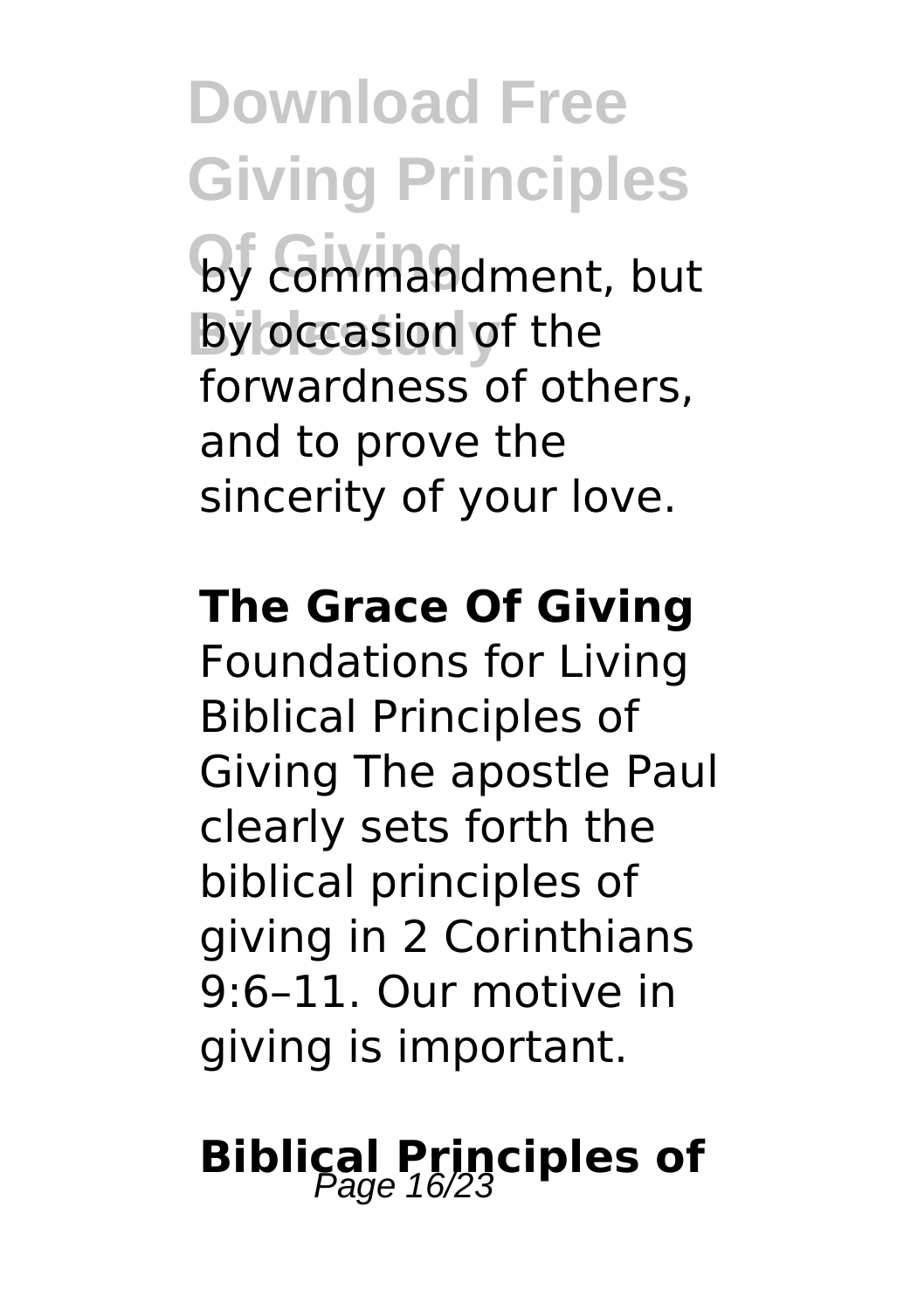**Download Free Giving Principles**  $Giv$ ing <sup>1</sup> Harvest **Giving Principle #1 -**It all belongs to the Master . "Again, it will be like a man going on a journey, who called his servants and entrusted his property to them." Matthew 25:14 NIV Giving Principle #2 - We receive equal to \_\_\_OUR ABILITIES\_\_\_ not equal to \_\_\_ONE ANOTHER\_\_\_.

**7 Principles of** Page 17/23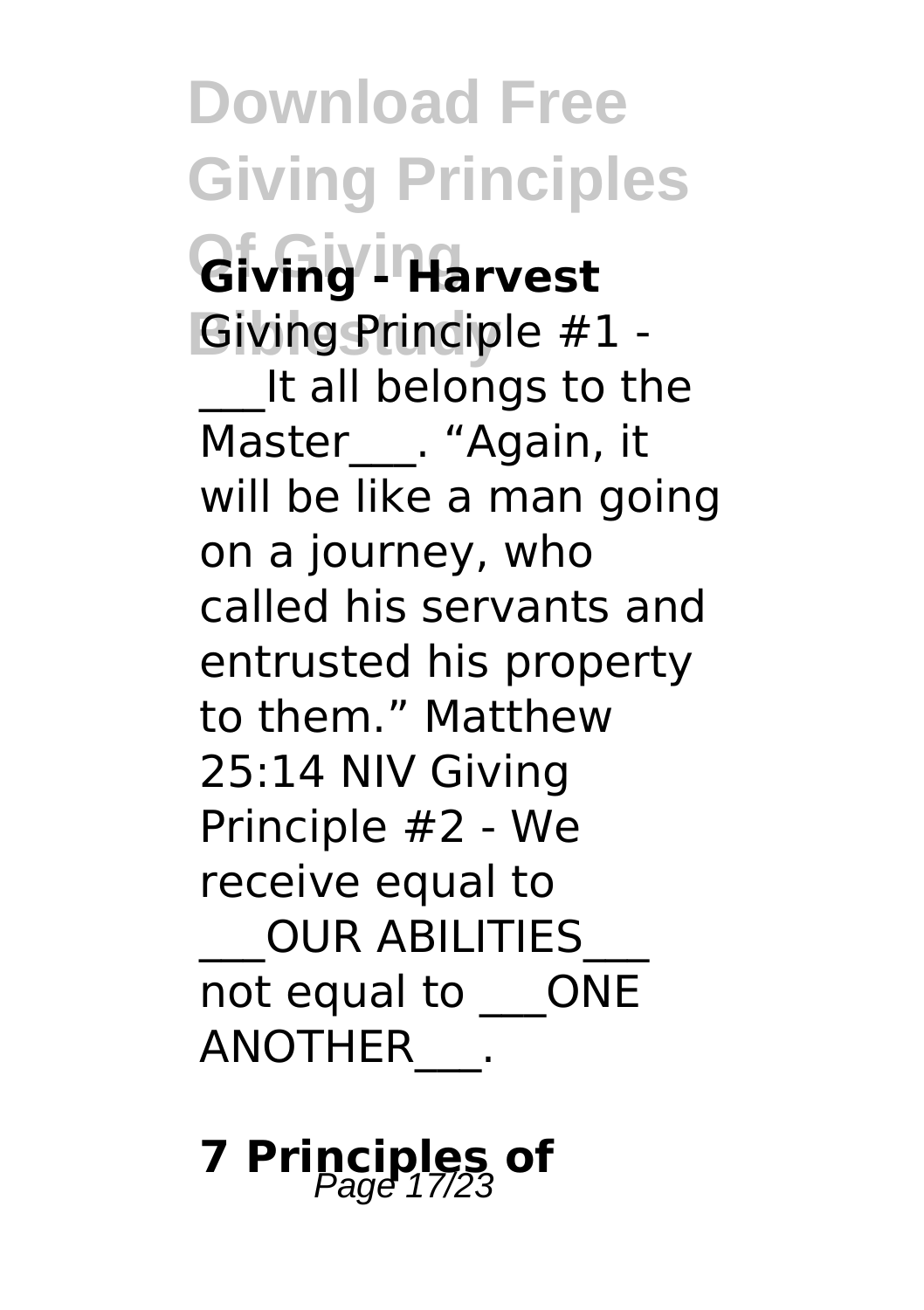**Download Free Giving Principles**  $Giv$ ing<sup>' | Part 2</sup> **Biblestudy [Sermon Notes] - Church ...**

The first four principles primarily apply to individuals and our giving to the church. These next three principles apply more to the church and how the church handles the offerings it receives. But all seven principles together are essential for Christian giving. The fifth principle is anticipatory giving.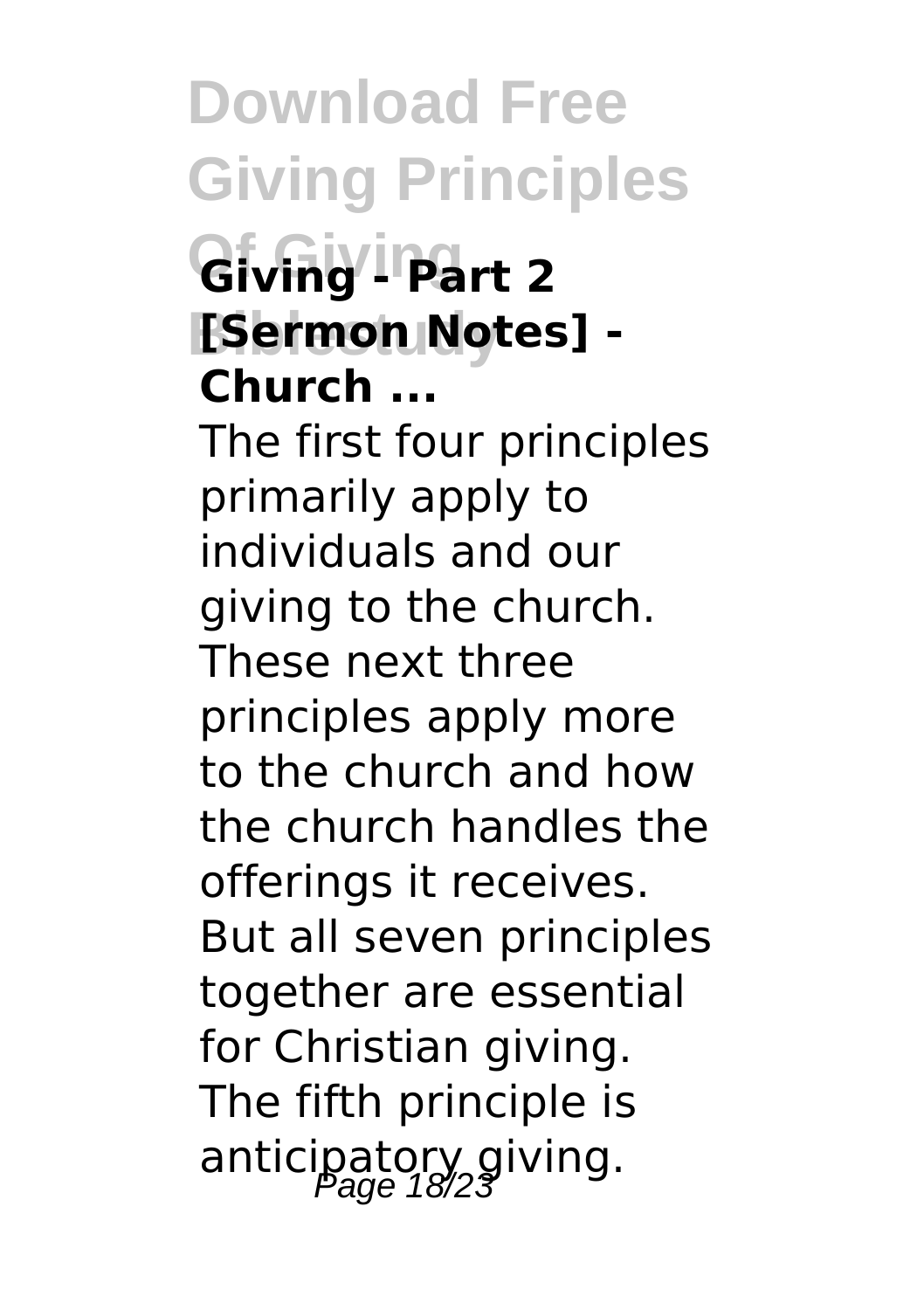**Download Free Giving Principles Of Giving**

**Seven Principles for Christian Giving | Ray Fowler .org** Second Corinthians 8 and 9 are the greatest chapters of the New Testament on biblical giving in the Dispensation of Grace. Giving in the New Testament is based on the grace principle. The grace principle is what God has done for us. Giving is a part of the grace of God in our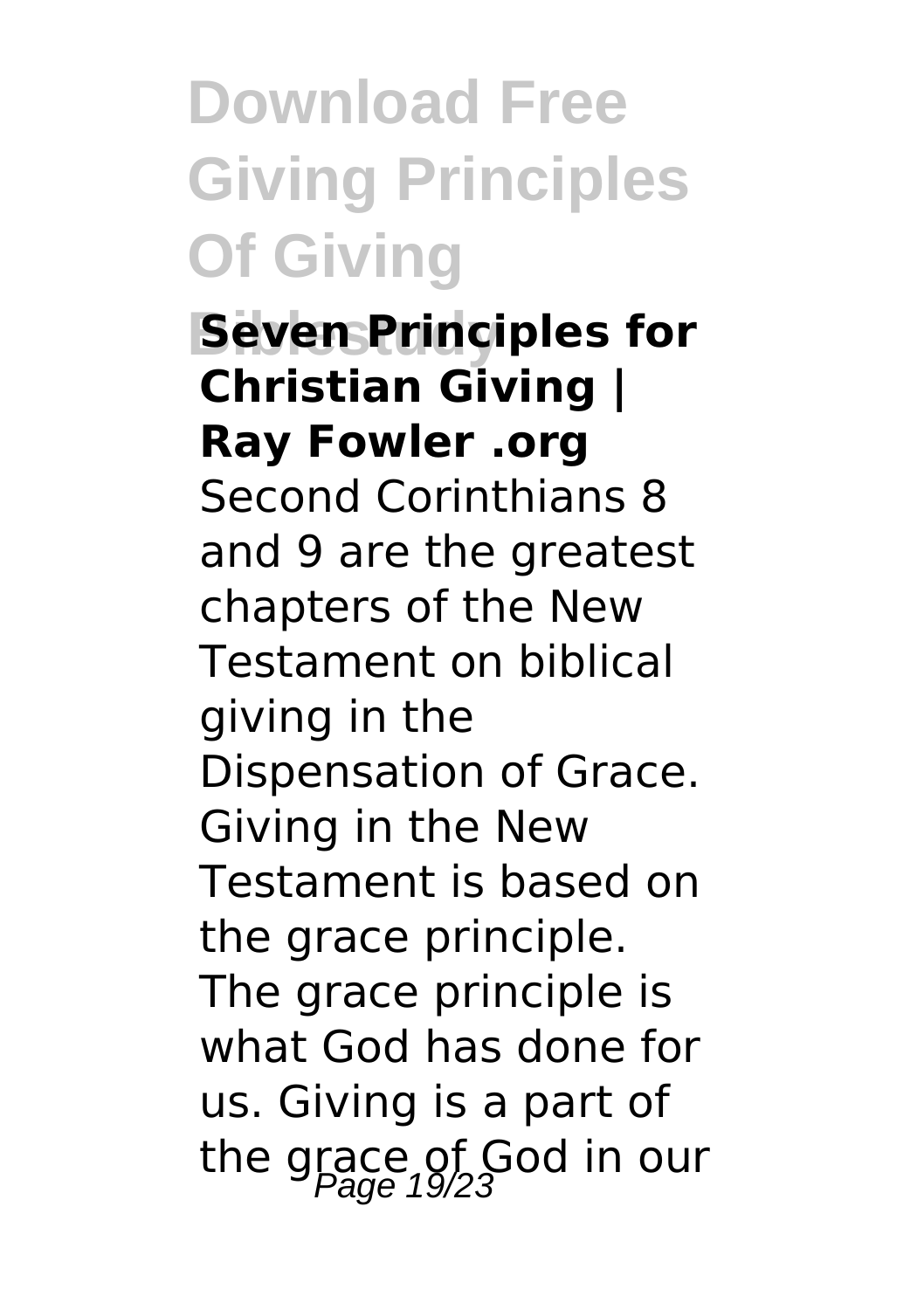**Download Free Giving Principles Wes.iving Biblestudy Biblical Giving | Bible Exposition Commentary** Only those who have been united with Christ and His church by personal faith in Jesus Christ should give to the people of God and the work of God. In the Bible, every command or exhortation to give is addressed to believers. Taking funds from unbelievers is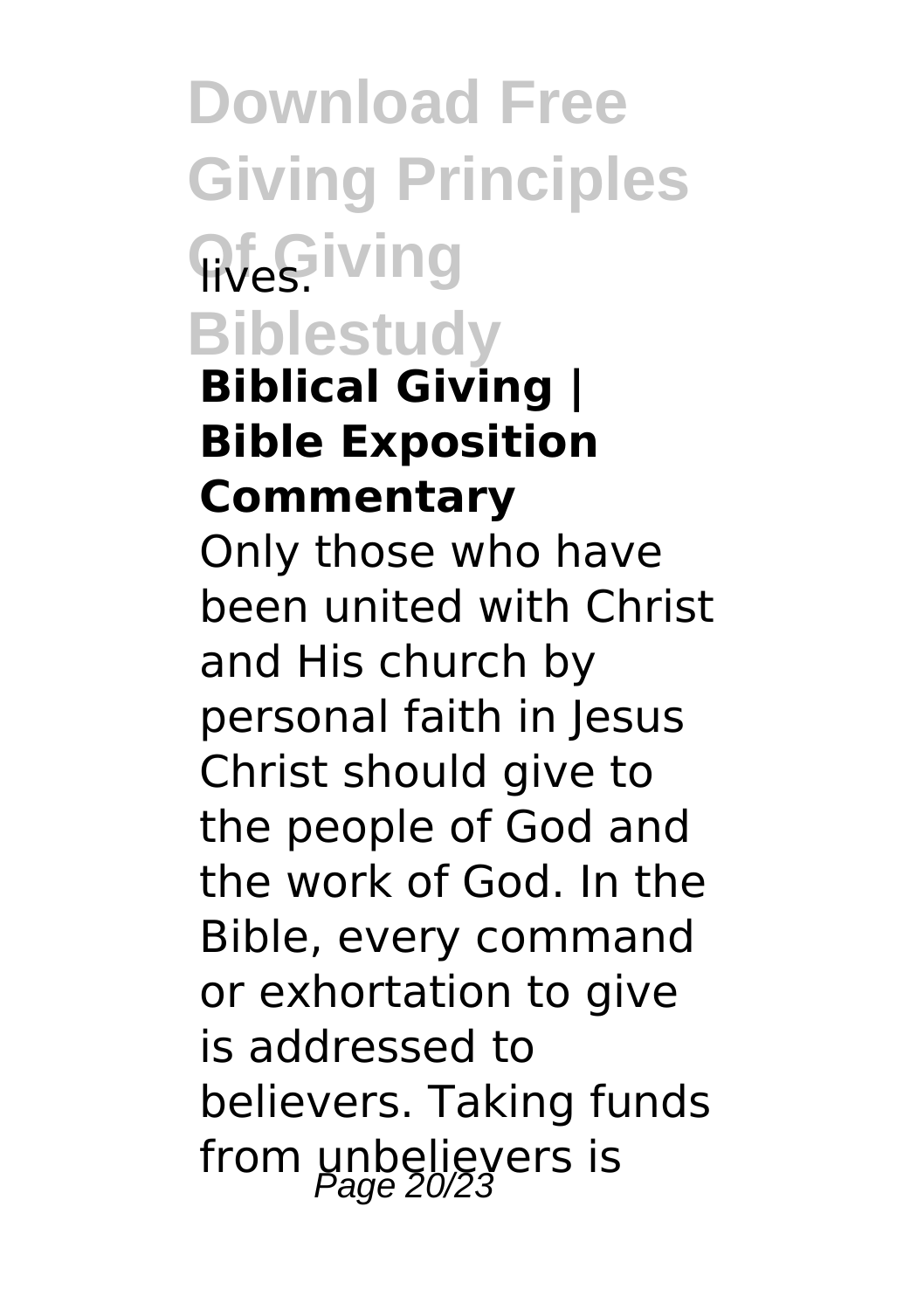**Download Free Giving Principles Of Giving** prohibited (3 John 7; see also 2 Corinthians 6:14-18). Why Should God's People Give?

# **Biblical Principles Concerning Contributions to the Church ...**

Nevertheless, the time of Moses was when the principles of giving "a tenth" were written into Jewish law. (The main reference for this is Deut chapters 14-18) and this covers not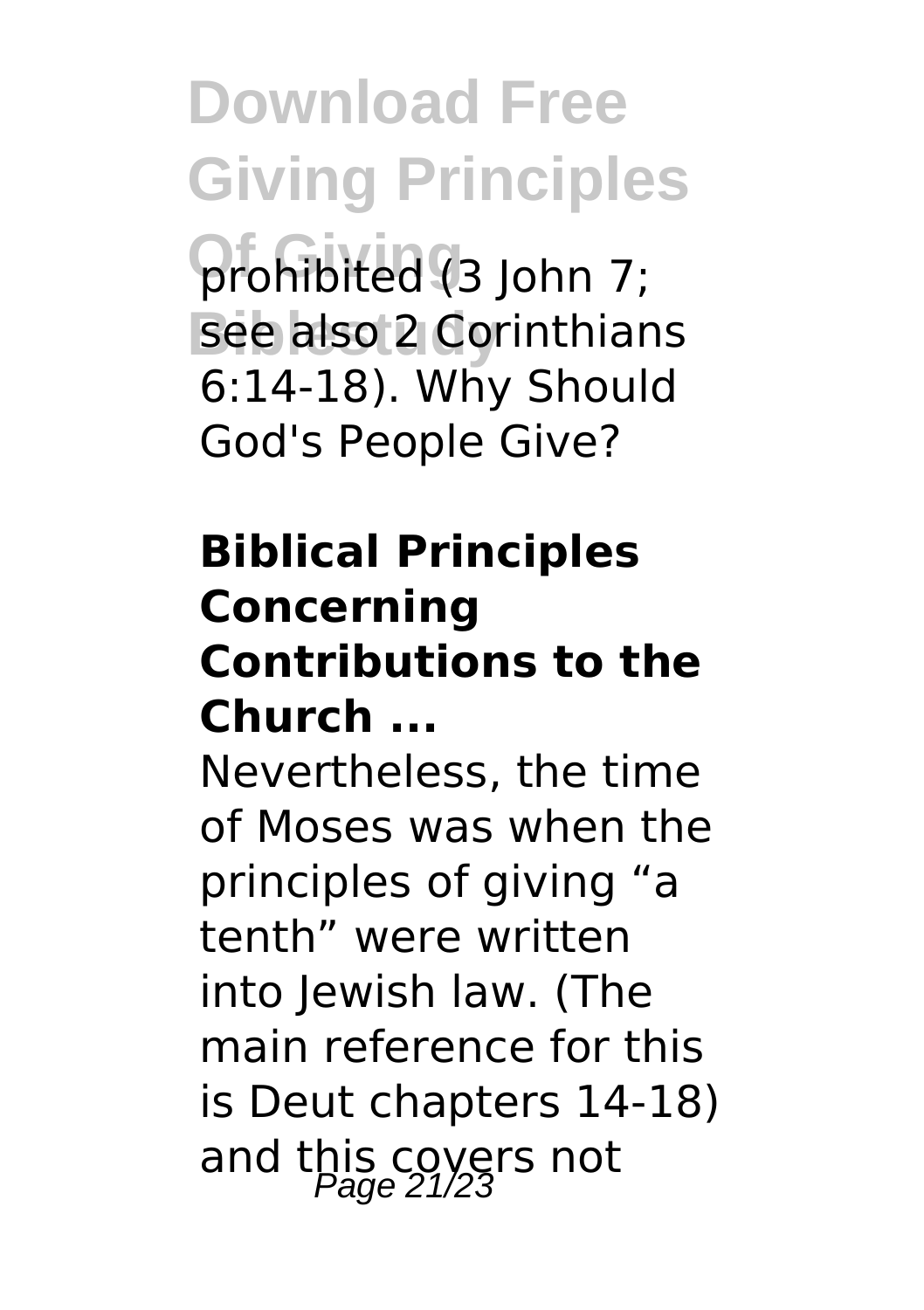**Download Free Giving Principles Only what to give, but** also where and in what spirit the giving was intended.

# **Principles of Tithing - Faithlife Sermons**

Christian giving can be a charisma (that is, a gift of the Spirit). "But just as you excel in everything - in faith, in speech, in knowledge, in complete earnestness and in your love for us - see ...